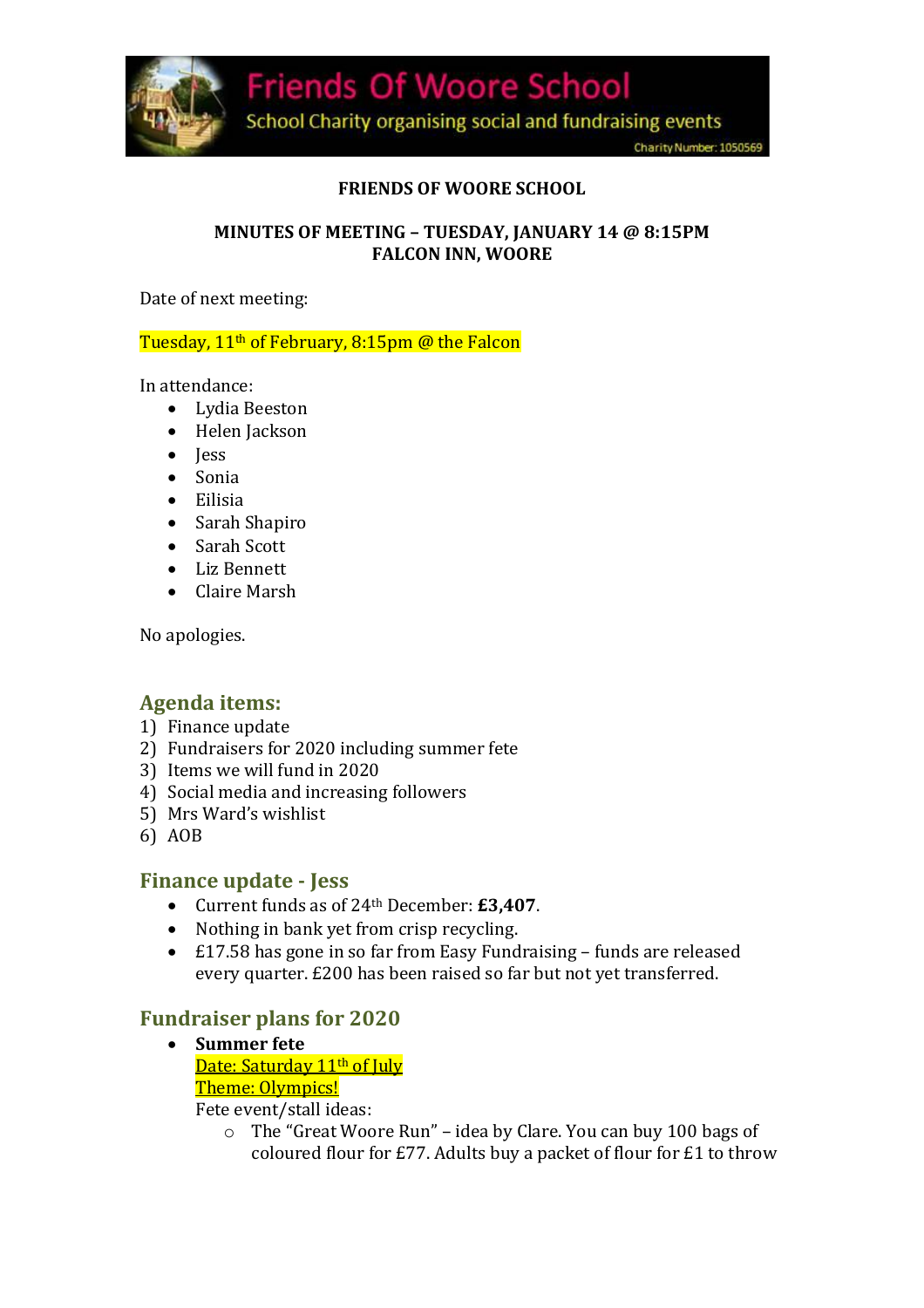at the racers. Prizes for best dressed. Kids enter and race. Might be worth children wearing goggles!

- o Bring back the classic fete with a tug-of-war. A rope is £25 on Amazon. We decided it's worth buying one to use in the future.
- o Wheelbarrow race
- o Wang a welly
- o Ice cream van always popular
- o Music/band important as it changes the atmosphere. The Killers Tribute band could be an option. Lydia to ask Dan about availability.
- o We decided to start the fete earlier this year in order to increase sales on food – last year it started at 2pm.

Jess to bring breakdown of outgoings and profit from the fete from last year to next FOWS meeting – which stalls were most profitable?

 **School lottery**. As per email Mrs Ward is on board with this idea. Parents pay £1 a week, or more. A portion goes back to the parents who win the lottery – an incentive for parents to put money in and get money back every week. It's drawn every Saturday night. Lottery funds are distributed as: 40% goes to the school. 30% of ticket sales is the jackpot won. Lottery all managed by the company. FOWS just set it up and market it out to parents and community. Anyone that wants to enter can – they don't have to be parents. Push it out to the community through Facebook, newsletter, word of mouth. Clare and Eilisia to lead.

More information in the School Lottery brochure or website about the process.

- **Morrison's bag pack -** Possibly join with Wybunbury Primary School and do it together. It's a slightly larger school. Clare has contact within Wybunbury PTA. We could do one bag pack in Nantwich and one in Market Drayton, and support each other at each date. Helen will ask Elliot (from Market Drayton Morrison's) if it's okay to partner with another school that is outside of the area. Clare to see if her contact at Wybunbury can attend the next FOWS meeting then we can discuss dates. Helen to lead bag pack.
- **Easy Fundraising.** How can we push this more? Advertise it when we put out the School Lottery as well.
- **Recycling crisp packets.** £21 raised so far at 0.01p per packet. We can put collection boxes in the Falcon and Woore Shop. Clare has had permission to put a box in work, but it needs to be decorated. Sarah Scott leading.
- **Sponsored hike.** On May 2<sup>nd</sup> we will do a sponsored walk up Snowden. It's free, although depending on age of children, they may struggle to do it, however they are welcome. Clare will set up a Just Giving page and her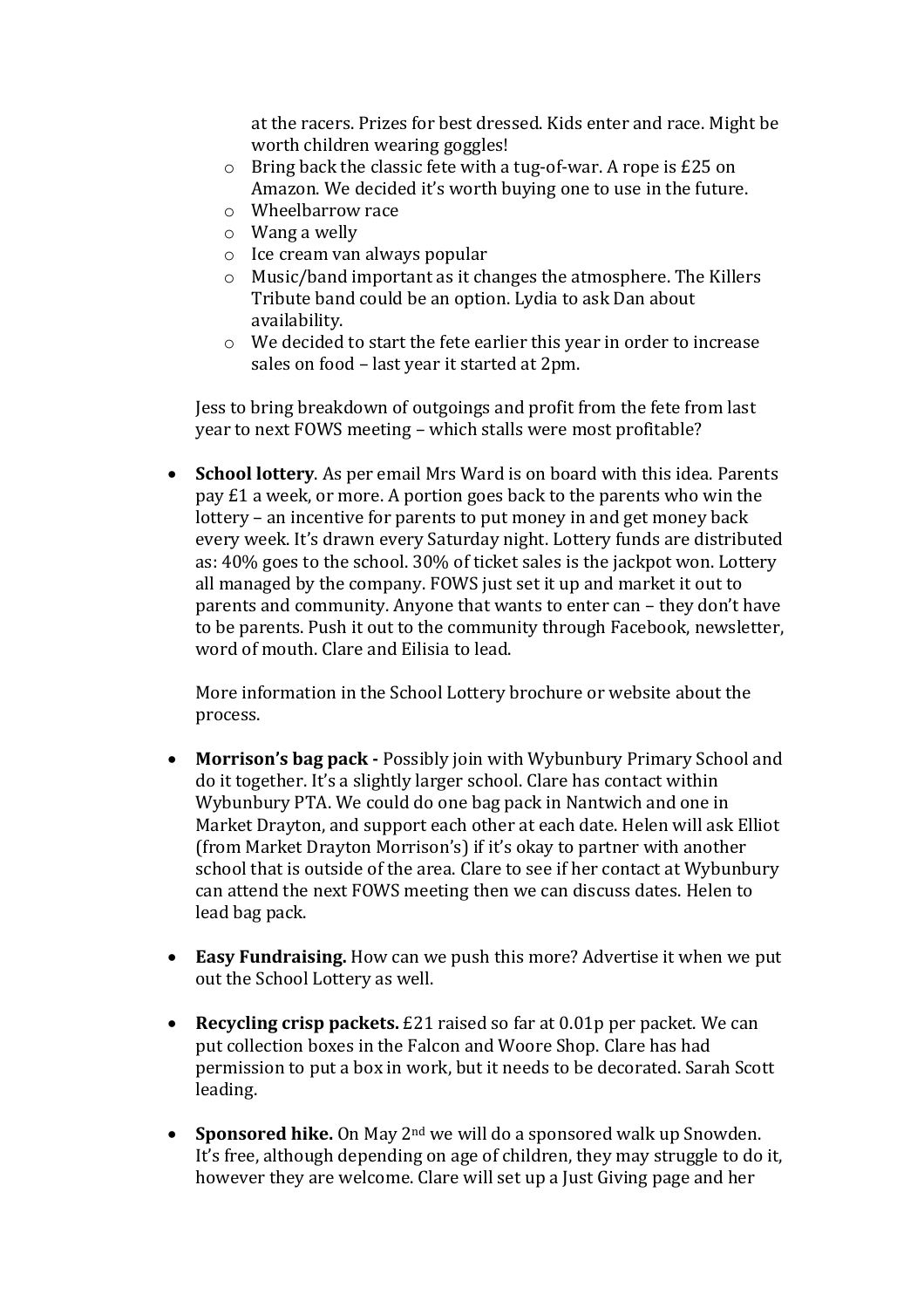brother could promote it on his social media, as he has lots of followers. We can invite parents and the community – the more people doing it, the more money we can raise through sponsorship. Clare and Liz to lead.

 **Halloween disco**. DJ already booked for 2020 (Helen's contact). Eilisia to lead, with support from everyone.

# **Items that we will fund in 2020**

- **Easter eggs –** Sonia to lead. One per child at approx. 80p-£1 per egg. Distributed just before the children break up.
- **Year 6 leavers' flowers** Woore Fruit Farm to supply as last year. Reasonable prices. Sarah to lead.
- **Year 7 leavers' trip** Mrs Ward recommends the trip for us to provide for. Usually around £10 per child. All happy to do this again this year.
- **Halloween disco –** highly successful in 2019, to repeat this year. Eilisia to lead, with support from everyone. DJ already booked for 2020 (Helen's contact).
- **Christmas books -** one book per child distributed during Christmas party. Jess to lead.
- **Idea to get a professional storyteller into school -** Jake the Storyteller and publicise it as having been provided through FOWS. Costs are £60 an hour, plus travel – Jake is in Shrewsbury. Could get him for two hours and do two sessions, one for younger children, one for older. Could give him a topic related to what they're studying. "Special secret storyteller on behalf of FOWS." Helen to communicate with Jake to see what days he's available. Helen to lead.

# **Social media and increasing followers**

- Everyone needs log-in details in order to post as FOWS and help out.
- A short video at the end of each meeting with a brief overview of our ideas and what's coming up – Lydia to try out first video.
- Short video clips of children from school talking about how they've benefited from things FOWS have organized or contributed to – i.e. the iPads, or what their favourite thing was about the fete, et cetera. Click bait – people love cute videos of kids!

# **Wishlist from Mrs Ward**